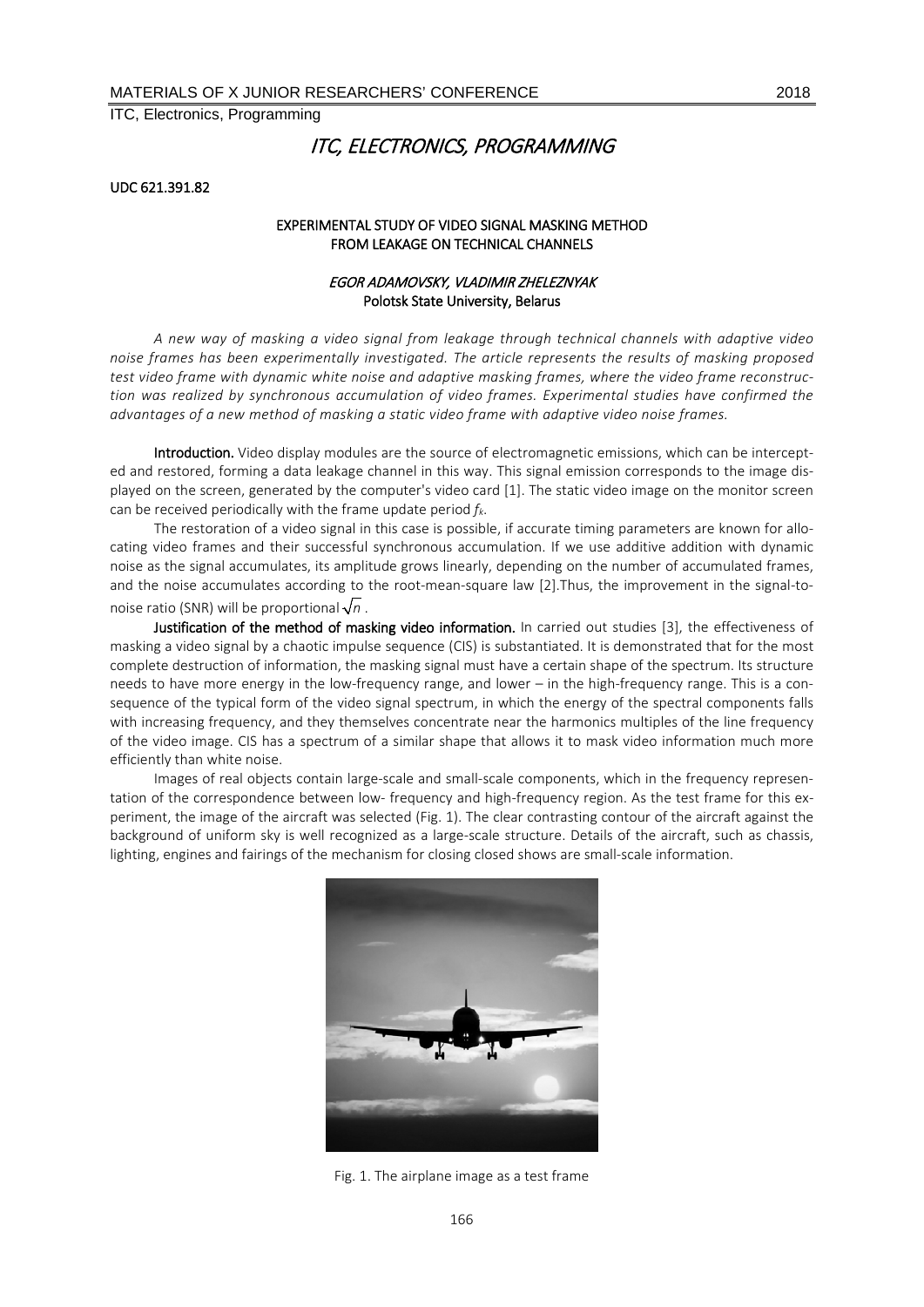Existing white noise generators, such as «Гном-3» [4] and others, are able to mask only the highfrequency range satisfactorily, and also do not take into account such features of the video signal as synchronism based on the principle of measuring sync pulses and uneven distribution of the amplitudes of the spectral components.

The proposed method takes into account these features of the video signal, and offers more efficient distribution of the spectral masking signal components due to its formation based on the masked video frame itself. Realization of this method consists of obtaining the spectrum of masked video signal in a digital form and constructing, on the basis of its line harmonics of the envelope. This envelope modulates uniform noise, which after this operation acquires a characteristic shape. Thus, with extra addition of the original and masking signal, most of the spectral components are suppressed by noise (Fig. 2–3).







Fig. 3. Masking video frame and its spectrum: a) resulting masking image; b) spectral representation of masking image

Experimental investigation of video masking. Experimental study of the proposed method of masking a video image demonstrates its effectiveness with respect to white noise and CIS. The evaluation of increasing video signal security consists of masking it with a dynamically changing masking frame, dynamic white noise, and generated synchronous masking frames.

The experiment results on synchronous accumulation of a camouflaged test video frame with a video signal duration of 30 seconds are presented in SNR = 1/15 (Figure 4), with SNR:

$$
SNR = \left(\frac{A_{signal}}{A_{noise}}\right)^2\tag{1}
$$

where *Аsignal* – RMS signal amplitude;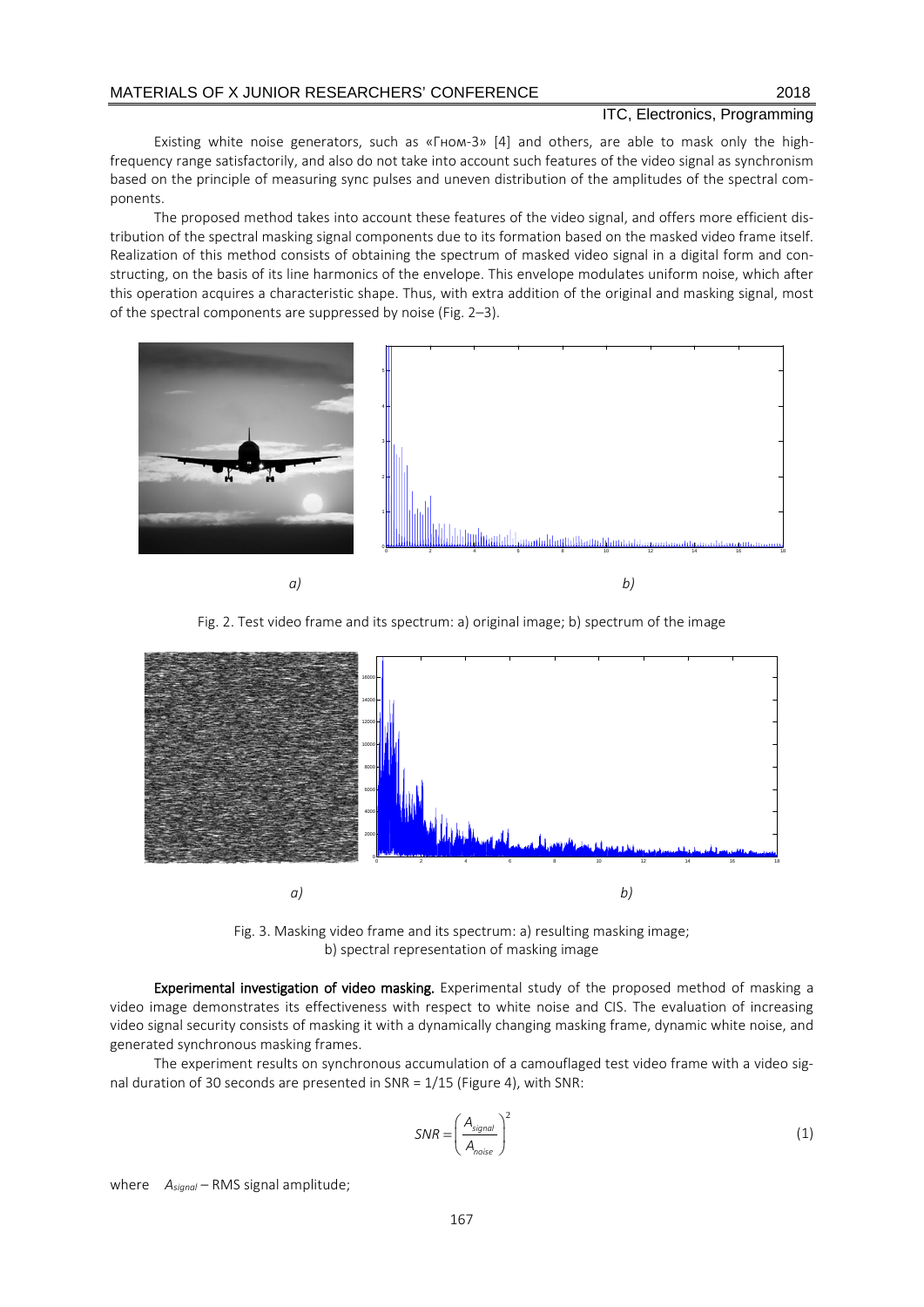*Аnoise* – RMS noise amplitudes.



Fig. 4. Reconstructed synchronous accumulation of test video frame (video signal duration 30 s): a) noisy with dynamic white noise; b) noisy with dynamic masking frame; c) noisy with synchronous adaptive video noise frames

As a result, the conducted experiment confirmed the efficiency of masking video frames in the proposed way with respect to white noise with the same SNR of noisy video signal.

In figure 4a, it is easy to distinguish the airplane contour and all the above-mentioned small-component components. In addition, it is possible to distinguish the background details, such as the shape of clouds and the sun, without clear contours. In Figure 4b, a large-scale object can still be identified, but small details are already difficult to distinguish. In Figure 4c, the image is completely destroyed.

Figure 5 shows the change dependence in the security of masked video frames with duration of up to 750 frames, which corresponds to 30 seconds of video at the rate of 25 frames per second, synchronous accumulation during masking with dynamic white noise and dynamic adaptive video noise frames.